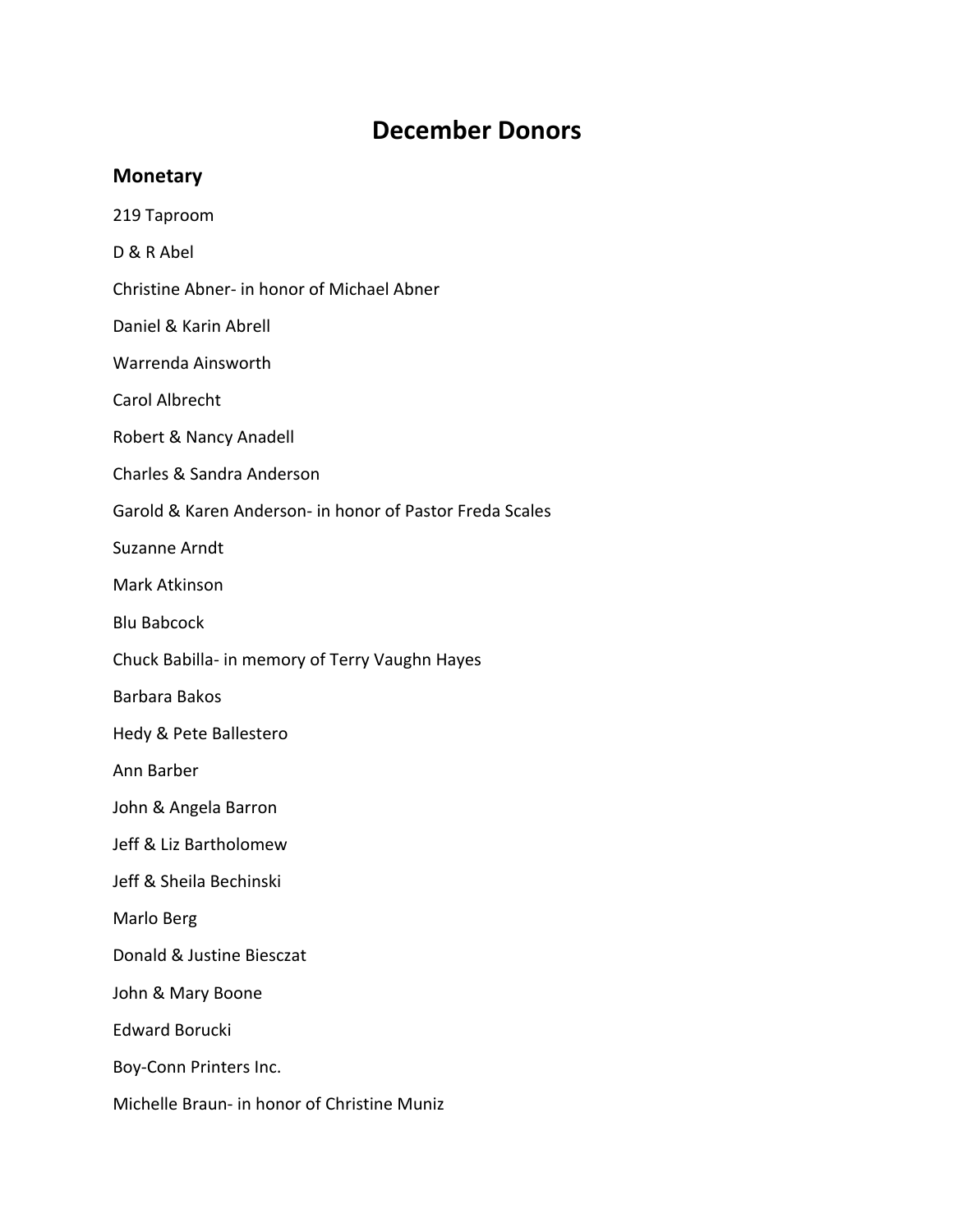Dennis Brock Cara Brown- in honor of Kim & Chino Torres Daniel Brugos Eleanor Buxbaum Beth & Chad Casbon Phil & Sharon Casbon Castle Subaru Terrence & Alexis Coady Jason Coker Luke & Wendy Cole Nancy & James Combs- in memory of Jo Ann Carberry Carla Cook Codylo Cooper Michael & Shirley Corey William & Linda Cromey Craig & Gina Darnell John & Kathleen Deheer Sharon Dembowski S. Detraz Julie Dolci- in honor of the Grynovich family Douglas Dye Karen Ebner E.C. Babilla, Inc. Candace & Matthew Edwards Ryan Egan Robert & Maria Eicke Joanne & Terry Eldred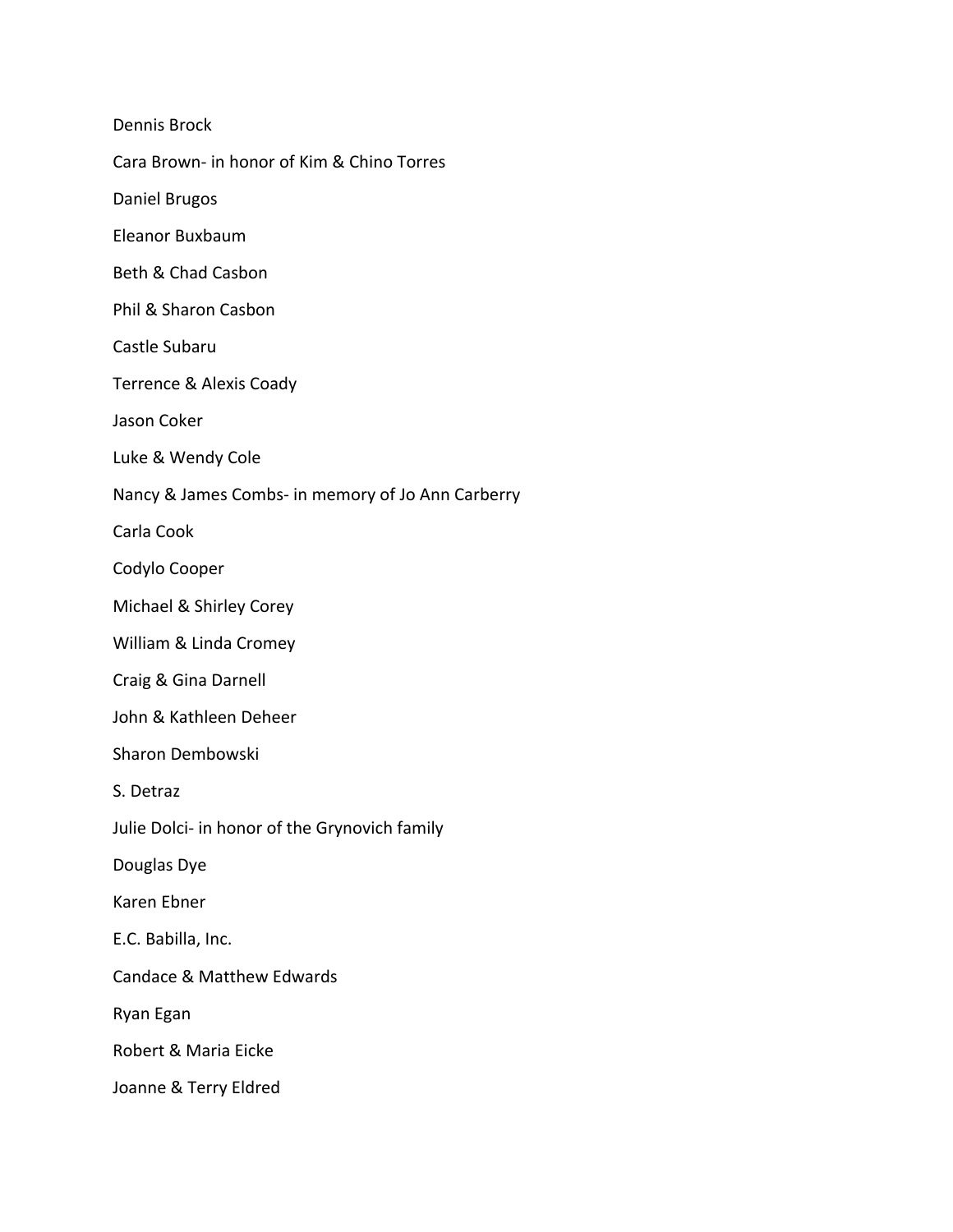Eric & Donna Ellis Mike & Kelly Eryman Kathleen Fairbairn Kimberly Fentress Regina & David Figueroa Linda Fillippo Sarah Finger Richard Finucane Thomas & Christine Fitzgerald Jerome & Patricia Flynn Renee Franz- in memory of Steve Johnson Mary Frese Bill Gahm Suzanne Galanis Matt Gard- in memory of Connor Murphy Joanne Gentile Suzanne Ginter Brian Glover Demetra Goldstone Edward & Pamela Gonzalez David & Melanie Gray Rachelle & Guy Griner Jonathan & Kathy Groth Earl Gumm Nancy Han Michael & Charlann Handlon Melanie & Glenn Hartman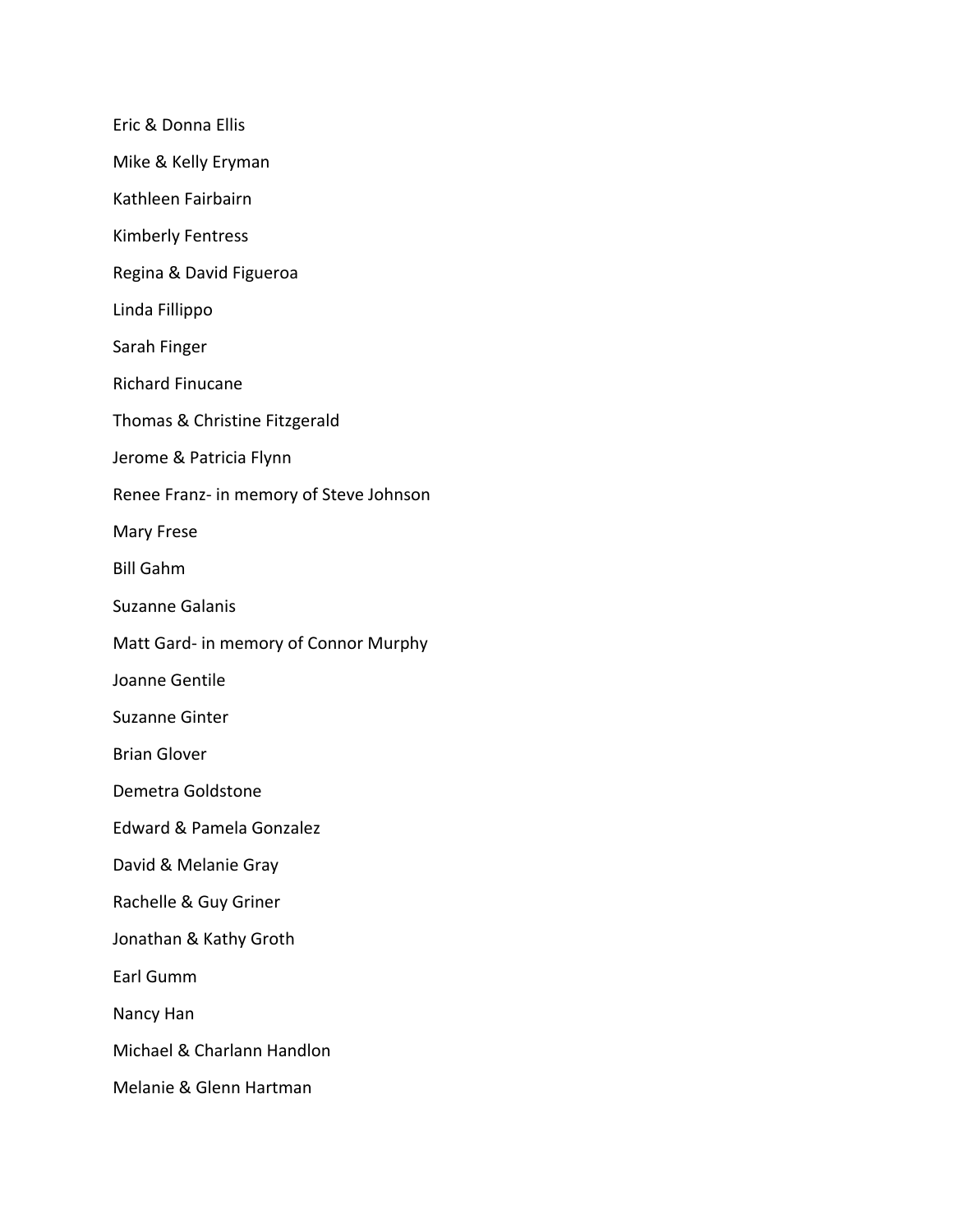David Hawn

Floyd & Linda Hayhurst

Rachel Herald

Monika Hernandez

H. Frederick & Julia Hess

Willis & Suzanne Higgins

Diane Hodges & Marijo Dluzak

Vincent Hoffman

Josh Holsapple

Michael Hood

Andrea Hovanec

Terry & Harold Howie

Holly Hutchins

Indiana Beverage

Indiana Furniture Showcase

Inmans

Kathy Ireland

Peter Iussig

Ruth & Randall Jesch

Debra Jobe

Ronald & Tina Johnson

Cheri & Richard Jolliff

Dianne Justus

Annette & William Kalberer

Lawrence & Pamela Kandalec

Brian & Meg Kanyer

Albert & Laura Kick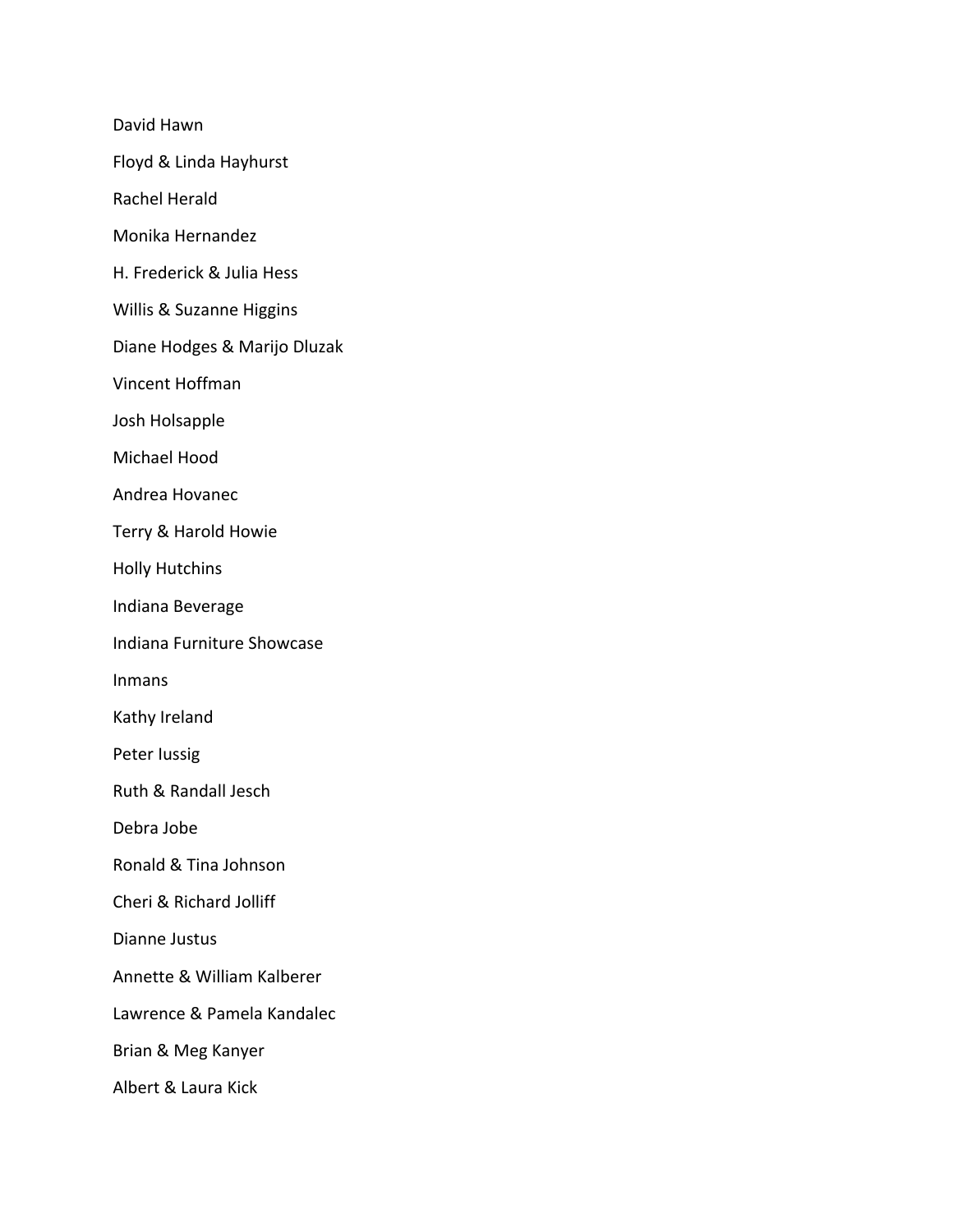J. Scott Kleppe Susan Kloss Brooke Knabenhans Patricia Knol Rebecca & Eric Kociara Paul Kohlhoff James Korienek Bridgette Koselke Joseph & Lisa Kosiara- in honor of Sandie & Bear David Kotzer Allison Kroft Randall & Donna Kuehl John, Kelly & Ethan Kwilosz- in honor of Pam Snow Lakeshore Mechanical, Inc. Larissa Landis Michael & Kim Langer Cecelia Largura Warren Larson Debbie Leach Brian & Tammy Lecea Mary Lehnerer Mark & Marianne Levy Linda Liming Judy & Robert Littlefield James Logan Jo Anne Lohmeyer Helen London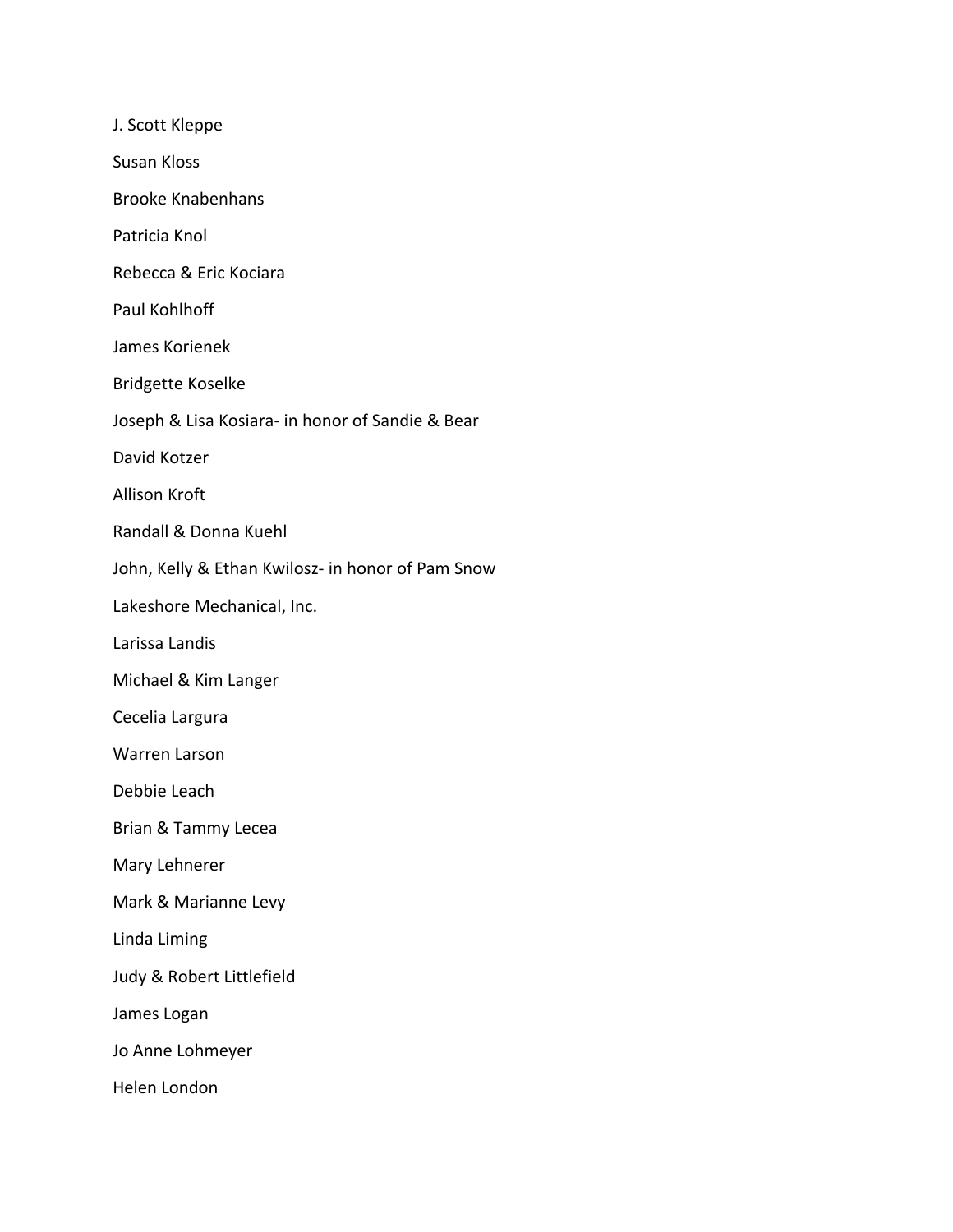Patricia Lozny- in memory of Bo & Anastasia Robert Ludolph Gail Ludwig Mark & Christine Maassel Frank Mahnic Darlene Manuzzi Hector Marchand Glenn & Sandra Marsik Martin Binder Jeweler- in honor of Athena Raich Barbara Maves- in honor of Don Markovich & Monica Nagy Vincent & Melissa McCulloch Jackie Mclean James McQuillan Karen Meyer Teresa Michiaels Denise & Scott Miller Mabel Miramontes-Barajas Brett Morgan- in the name of Bob & Amy Morgan Christine Muniz Lisa & Kevin Neese Michael & Jessica Nicoletti Leola Niksch Noodles & Company John & Carolyn Nordyke Stephanie & Todd Nordyke Agnes Nusbaum Katie & Tal Ogg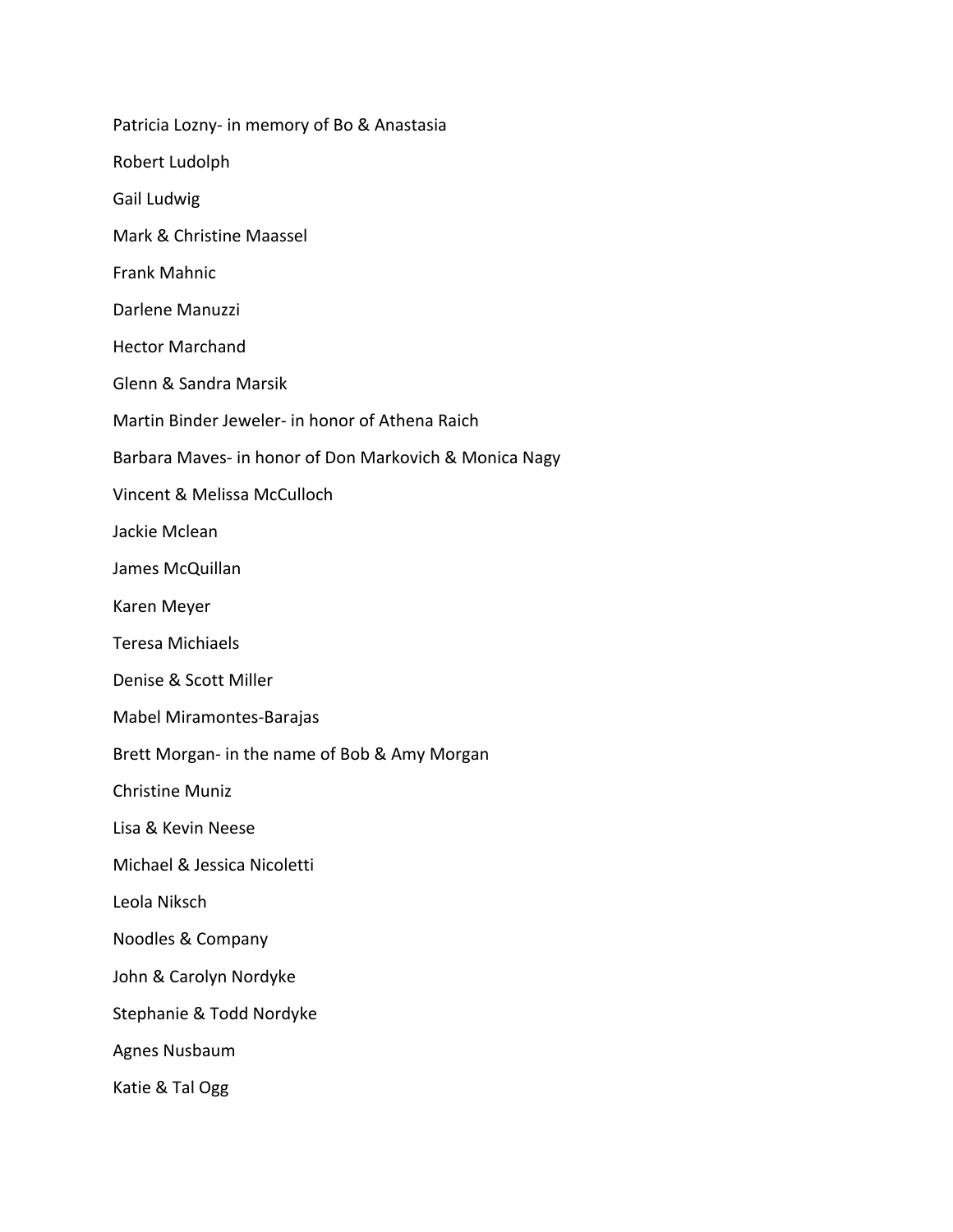Robert & Rita Olander

Frances Omeara

Tracey Onohan

James Oresko

AJ Pampalone & Erika Young

Priscilla & Angelo Pampalone

George & Debra Peach

Christine Perusich

Bradley Piasecki

Diana & James Pickett

Marlan Popovich

Thomas & Bridget Provenzano

Margaret Jean Racine

George & Patricia Rauchhaus

Karen & David Read

Lisa Reick

Shirley Remijan

Caressa & Nicholas Retherford

Dana Rifai- in honor of Jo Ann Carberry

Judy Robinson

Chad & Audrey Rodriguez

Daniel Roth

Pam Roti

Frances Saar

Jackie Sabol

Louise Salek-Wettstein

Vincent & Marilyn Saliano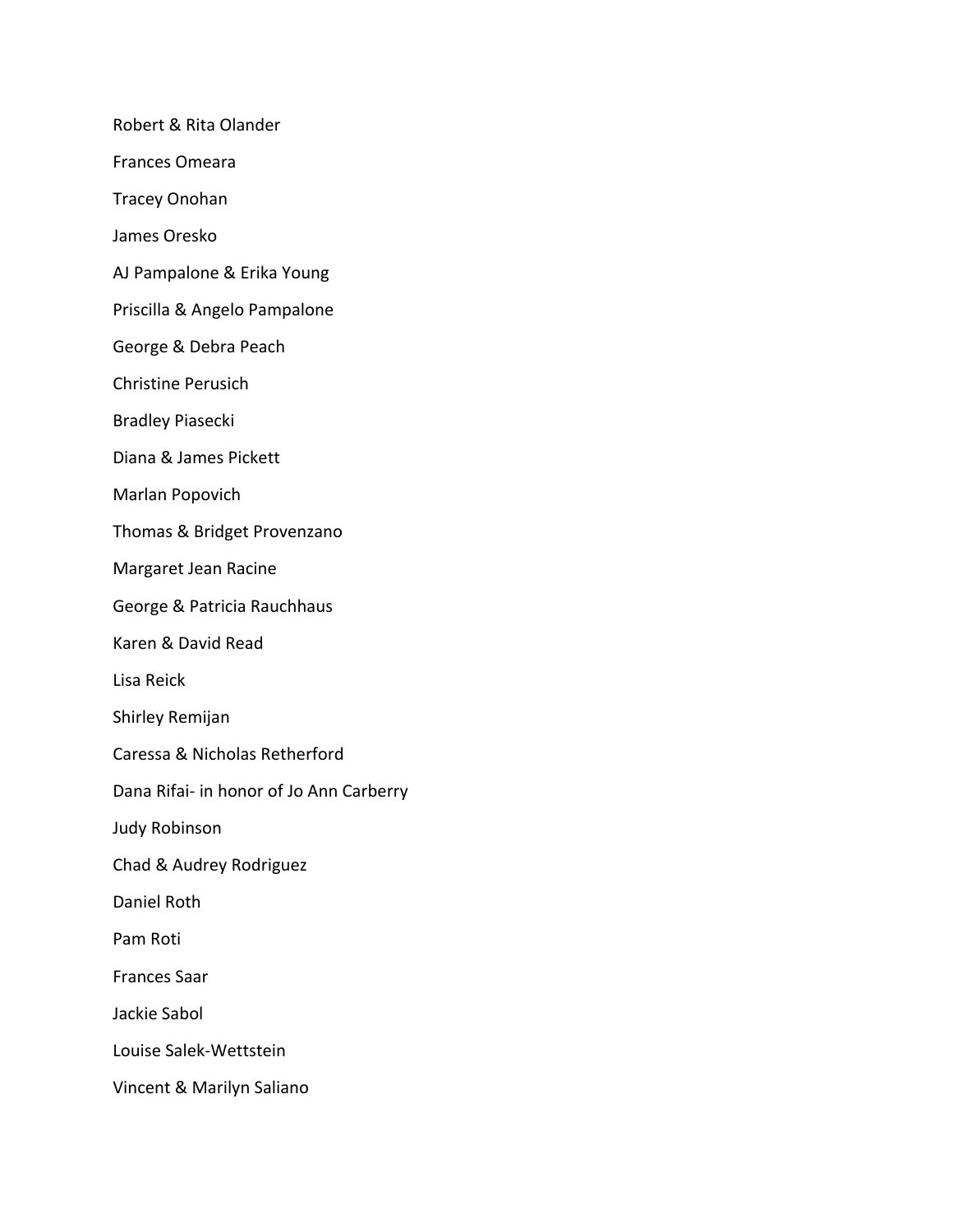Leah Saltanovitz Freda Scales Edward & Sally Schaack Bruce Schenker Amy Schifrin Jill Schlueter-Kim George & Judith Schmidt William & Kathryn Schrag Paul & Nancy Schreiner- in honor of Max Ballard Pat Schultz- in memory of Richard Schultz Timothy Sheeran Margaret & Raymond Sierra Amy Sietsma Lynn Slate & Matthew Caplis D.A. & C.L. Slivka Denise & Richard Smith Norma Smith- in memory of Nanette Purvee Arthur & Susan Snow Ken & Pam Snow Camille Sobun Loran & Sherry Sosinski Sarah Spoljoric-in honor of Tracy Ryan Rita Stanfield Jason & Laura Steele Chelsea Stout Christopher Takacs Jo Anne Taylor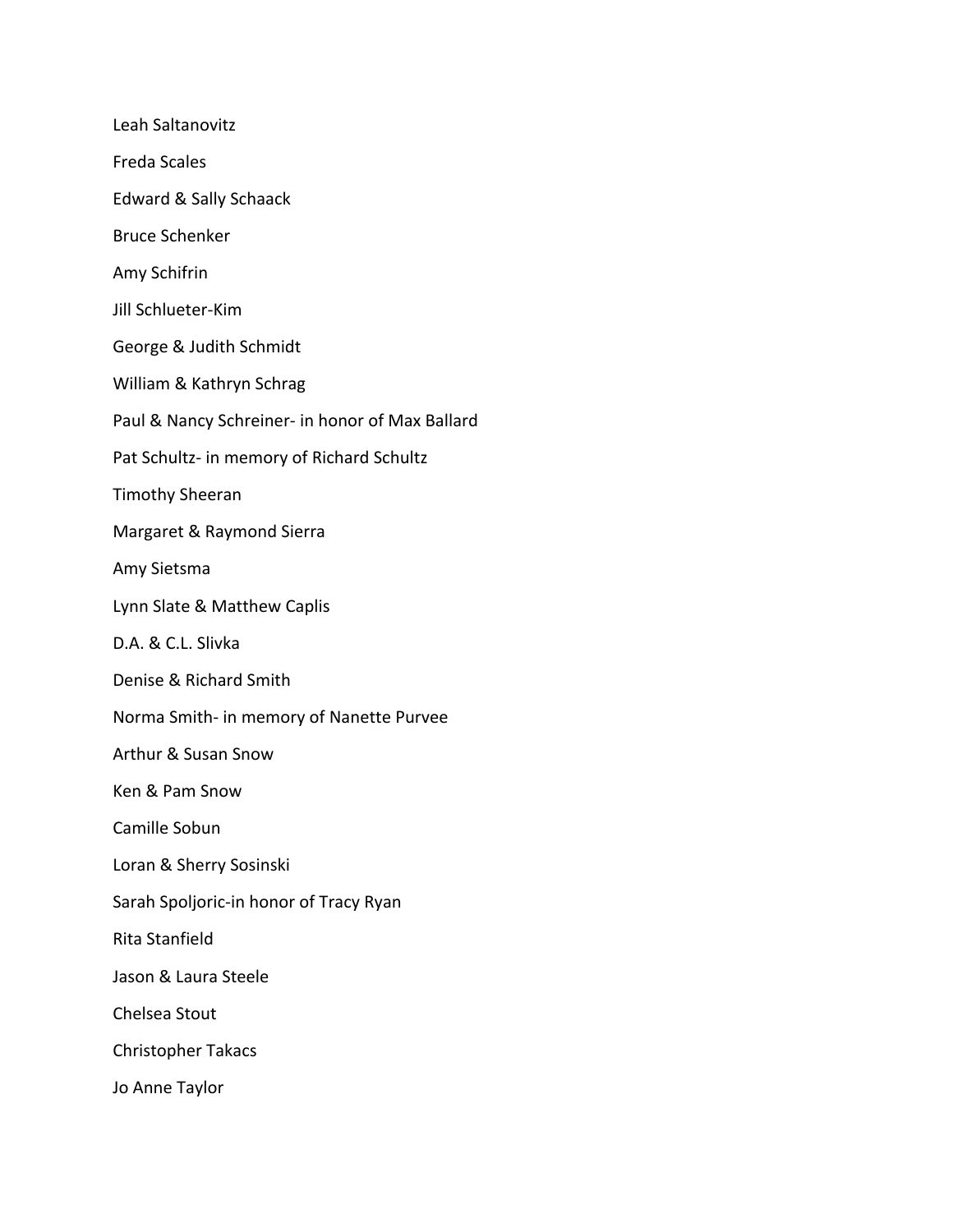Randy & Peggy Taylor

Michael & Janice Tebout

Sydney Thompson

Kimberly Torres

Toys in the Attic

Esther Tugurian

Katherine Turner

Cinda Urschel

Vasana Health

Margaret Velasquez

E. Walker

Sally Wallace

William Walton

Mary Watson

Warren Webb

Cindy Weiss

William White

Colleen Wilson

Charles Wippo

- Steven Wirt- in honor of Elena Hill
- Timothy & Lisa Witkowski
- Wong & Smolnicky

David & Susan Woodward

Thomas Zeiger

## **In Kind**

Renee Bielec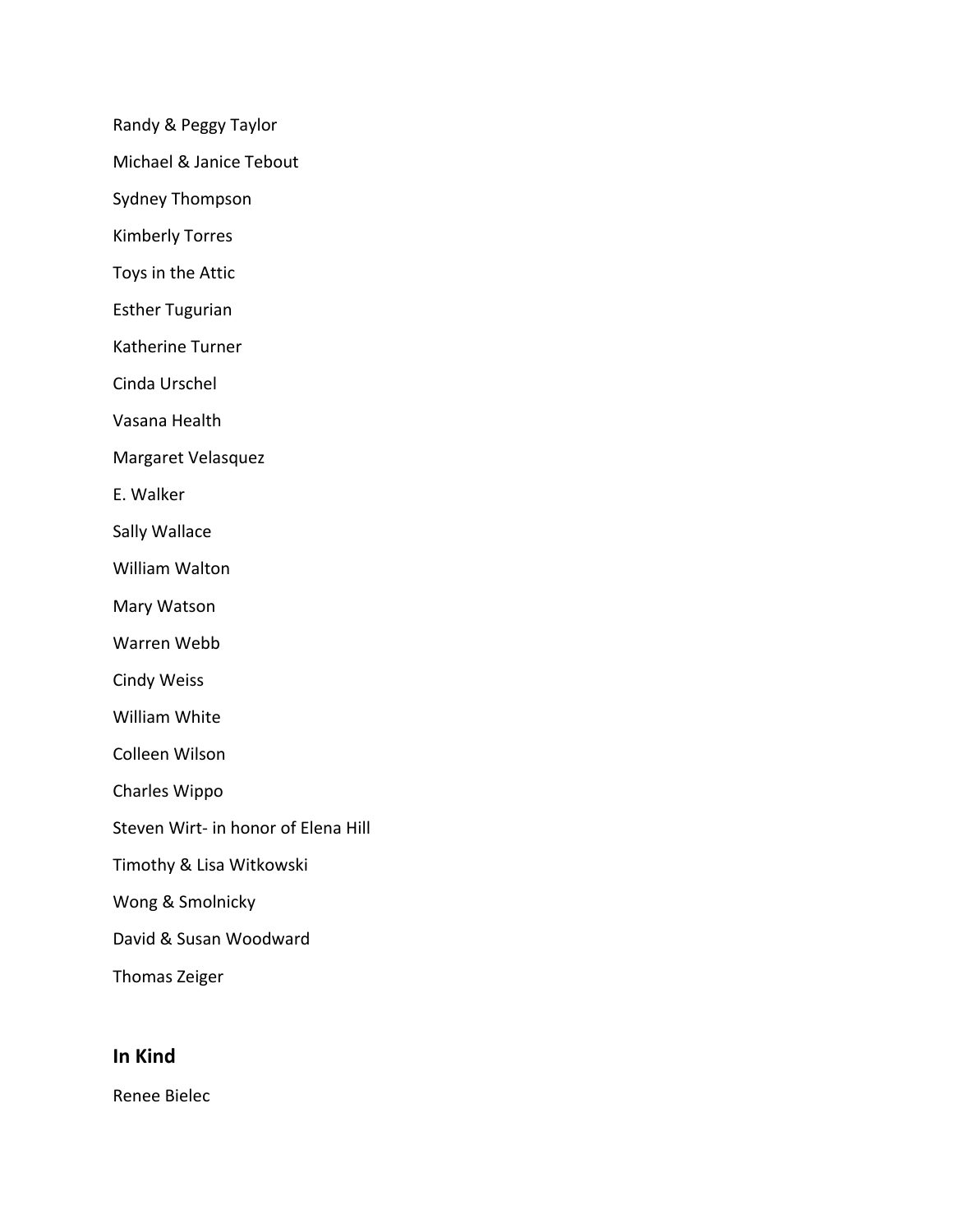Rebecca Chandler

Susan Childress

Christine Ciechomski

Debbie Deck

Margaret Donnowitz

Kristi Dunlap

Amylee Marie Erickson

Heather Fitzsimons

Sherry Foster

Brandon Frye

Cari Gallo

Griffith Lutheran Church

Joseph & Kelly Gulino

Melissa Hartig

Sarah Head

Linda Helminski

Kathi Hoover

Natalie Kijurna

Ashley Jarvey

Constance Johnson

Kathy Johnson

Diane Larson

Allan Mance

Celenne Mance

Maggie Mance

Jeri Mateer

Kim Montemayor